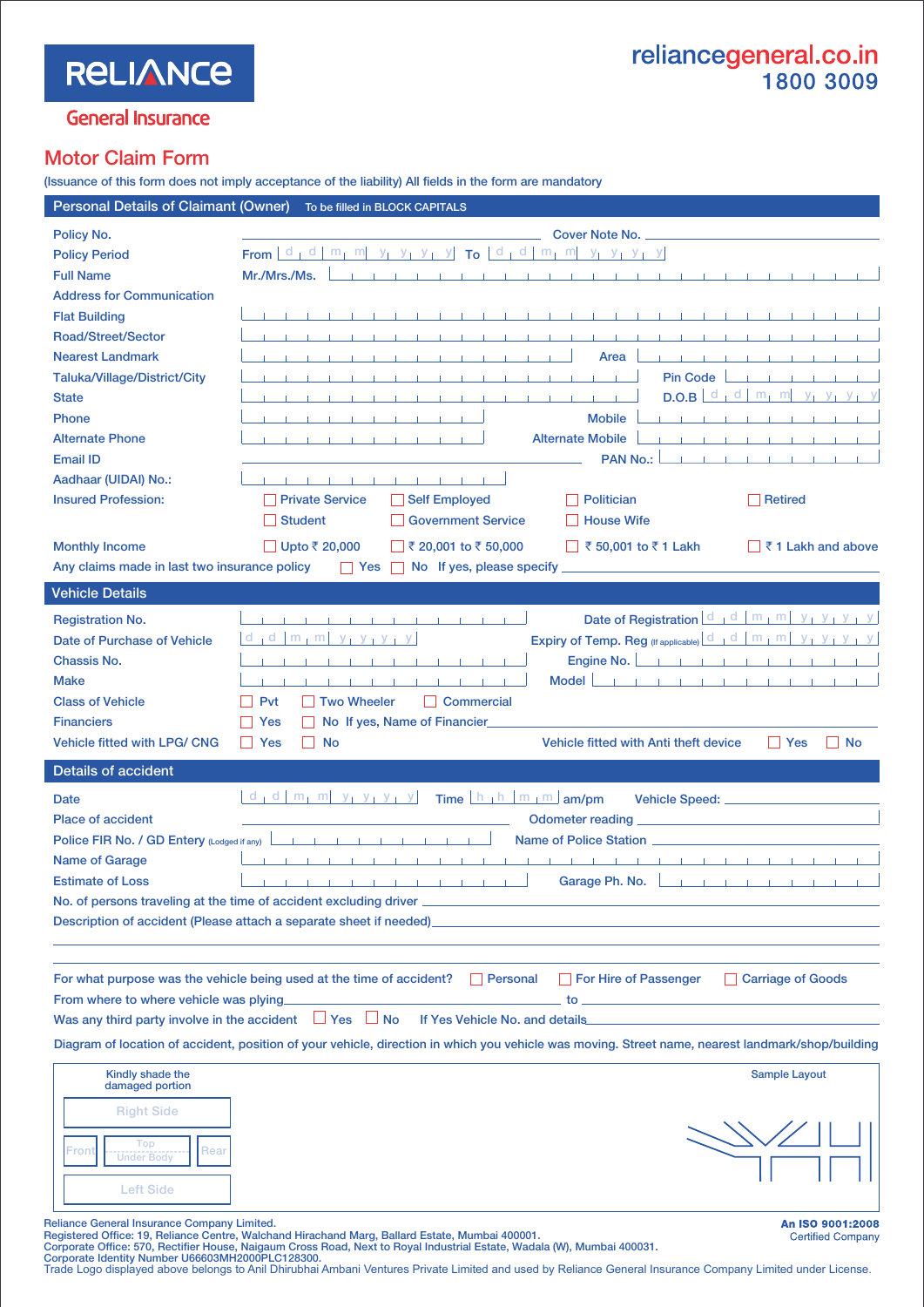| Driver at time of accident                                                                                                                                                                                                                                                                                                                                                                                                                                                                                                                                                                                                                                                                                                                                                                                                                                                                                                                                                                                                                                                                                                                                                                                                                  |
|---------------------------------------------------------------------------------------------------------------------------------------------------------------------------------------------------------------------------------------------------------------------------------------------------------------------------------------------------------------------------------------------------------------------------------------------------------------------------------------------------------------------------------------------------------------------------------------------------------------------------------------------------------------------------------------------------------------------------------------------------------------------------------------------------------------------------------------------------------------------------------------------------------------------------------------------------------------------------------------------------------------------------------------------------------------------------------------------------------------------------------------------------------------------------------------------------------------------------------------------|
| <b>Name</b><br>and the control of the con-<br><b>Correspondence Address</b><br>and the control of the con-<br>and the control of the con-<br><b>Telephone Number</b><br>Gender: Male / Female<br><b>The Committee of the Committee of the Committee of the Committee of the Committee of the Committee of the Committee</b><br>$d_1 d$   $m_1$ $m_1$ $y_1$ $y_1$ $y_1$ $y_2$<br>Date of Birth<br>Licence No.<br>$-1 - 1 - 1$<br>and the contract of the con-<br>Valid upto $d_1 d   m_1 m   y_1 y_1 y_1 y_2$<br><b>Licensing Authority</b><br>Type of Vehicle authorised to Drive: Fig. HGV<br>    LMV<br>Motor Cycle Scooter Without Gear<br>$\Box$ Transport<br>Is the Driver:<br>$\Box$ Owner<br>Any Other Person, please specify<br><b>Paid Driver</b><br>Was the driver under the influence of alcohol:<br>l lYes<br>$\overline{\phantom{a}}$ No<br><b>Type of Licence:</b><br>  Permanent<br>Learner<br>Driver involve in any other accident in last two years<br>$\Box$ Yes $\Box$ No If yes, please provide details<br>Details required only for Commercial Vehicle<br>Nature of load carried at time of accident<br>the contract of the con-<br>G. R. Date and No.<br>No. of passenger's carried at time of accident<br>Permit No. |
| <b>The contract of the contract of the contract of the contract of the contract of the contract of the contract of the contract of the contract of the contract of the contract of the contract of the contract of the contract </b><br>Permit valid upto<br>Permit Issuance Date<br>$1 - 1 - 1$<br>the contract of the contract of                                                                                                                                                                                                                                                                                                                                                                                                                                                                                                                                                                                                                                                                                                                                                                                                                                                                                                         |
| <b>Fitness valid upto</b><br>If there is a third party property damage or injury                                                                                                                                                                                                                                                                                                                                                                                                                                                                                                                                                                                                                                                                                                                                                                                                                                                                                                                                                                                                                                                                                                                                                            |
|                                                                                                                                                                                                                                                                                                                                                                                                                                                                                                                                                                                                                                                                                                                                                                                                                                                                                                                                                                                                                                                                                                                                                                                                                                             |
| Type of T. P. Loss<br>Injury / Death / Property damage<br><b>Status of victim</b><br>Passenger / Dr. / Third person                                                                                                                                                                                                                                                                                                                                                                                                                                                                                                                                                                                                                                                                                                                                                                                                                                                                                                                                                                                                                                                                                                                         |
|                                                                                                                                                                                                                                                                                                                                                                                                                                                                                                                                                                                                                                                                                                                                                                                                                                                                                                                                                                                                                                                                                                                                                                                                                                             |
| Additional information required for theft claim                                                                                                                                                                                                                                                                                                                                                                                                                                                                                                                                                                                                                                                                                                                                                                                                                                                                                                                                                                                                                                                                                                                                                                                             |
| the contract of the contract of the<br><b>Time noticed</b><br><b>Place of theft</b><br>The Change of<br><b>Police Station</b><br>FIR No.<br><b>Contract of the contract of the contract of the contract of the contract of the contract of the contract of the contract of the contract of the contract of the contract of the contract of the contract of the contract of t</b><br>$d_1$ d   m <sub>1</sub> m   y <sub>1</sub> y <sub>1</sub> y <sub>1</sub> y<br>Date of FIR<br>Time $\lfloor h \rfloor \lfloor m \rfloor \lfloor m \rfloor$ am/pm<br><b>Witnesses Name &amp; Address</b><br>Witness Contact No.  <br>the contract of the contract of                                                                                                                                                                                                                                                                                                                                                                                                                                                                                                                                                                                     |
| Details of person in whose possession the vehicle was at the time of theft _____________                                                                                                                                                                                                                                                                                                                                                                                                                                                                                                                                                                                                                                                                                                                                                                                                                                                                                                                                                                                                                                                                                                                                                    |
| <b>Purpose</b>                                                                                                                                                                                                                                                                                                                                                                                                                                                                                                                                                                                                                                                                                                                                                                                                                                                                                                                                                                                                                                                                                                                                                                                                                              |
| Add On's                                                                                                                                                                                                                                                                                                                                                                                                                                                                                                                                                                                                                                                                                                                                                                                                                                                                                                                                                                                                                                                                                                                                                                                                                                    |
| Do you wish to opt a claim for add on cover if opted under the policy<br>Yes<br><b>No</b><br>Motor Secure Plus <sup>(U2)(U3)(U5)</sup><br>(U2)(U3)(U4)(U5)<br>Cover for Nil Depreciation <sup>(U1)</sup><br>П<br><b>Motor Secure Premium</b><br><b>NCB Retention cover</b><br>Easy Monthly Instalment (EMI) Protection Cover:<br>Plan III - 3 EMIs<br>Plan I - 1 EMI<br>Plan II - 2 EMIs<br><b>Total Cover</b><br>Details of any other insurance covering this vehicle (Name of Insurance Company)<br>The contract of the contract of the contract of the contract of the contract of the contract of the contract of<br>Policy No.<br>Period of insurance<br>the control of the control of the con-                                                                                                                                                                                                                                                                                                                                                                                                                                                                                                                                        |
| Bank Details for NEFT payment (For Reimbursement Claims)                                                                                                                                                                                                                                                                                                                                                                                                                                                                                                                                                                                                                                                                                                                                                                                                                                                                                                                                                                                                                                                                                                                                                                                    |
| $\Box$ Mr. $\Box$ Mrs. $\Box$ Ms.<br>Name of the Bank Account Holder<br>$F_1 I_1 R_1 S_1 T_1$ , $[M_1 I_1 D_1 D_1 L_1 E_1$ , $L_1 A_1 S_1 T_1$<br>.<br><b>Bank Account No.:</b><br>$\Box$ Current<br>Account: Saving<br>the contract of the contract of the<br><b>Branch</b><br>Name of the Bank<br>MICR Code (9 digit MICR code number of the bank and branch appearing on the cheque issued by the bank)<br>IFSC Code (11 character code appearing on your cheque leaf)<br>the contract of the contract of                                                                                                                                                                                                                                                                                                                                                                                                                                                                                                                                                                                                                                                                                                                                |
| I Wish:   Any refund due on the premium payment / any payment / claims will be directly credited to my aforesaid Bank Account.*<br>*As per IRDAI, its mandatory that all payments made to the insured only through electronic mode.<br>Note: Please attach original cancelled cheque and a copy of PAN card for verification of the particulars                                                                                                                                                                                                                                                                                                                                                                                                                                                                                                                                                                                                                                                                                                                                                                                                                                                                                             |
| Aadhaar based payment (For Reimbursement claims)                                                                                                                                                                                                                                                                                                                                                                                                                                                                                                                                                                                                                                                                                                                                                                                                                                                                                                                                                                                                                                                                                                                                                                                            |
| Aadhaar Card No.:<br>(Note: Self attested Aadhaar card copy to be submitted)<br>and the control of the control of<br>I wish to collect claim reimbursement directly in my Bank account linked with my aforementioned Aadhaar Card. I understand that the claim amount shall<br>be credited directly in my latest Bank account linked with my Aadhaar Card.<br>I/We hereby declare that the details given above are true and correct to the best of my belief and knowledge. In the event above information or any part                                                                                                                                                                                                                                                                                                                                                                                                                                                                                                                                                                                                                                                                                                                      |

IRDA of India Registration No. 103. (U1) : RGI-MO-A00-00-19-V02-12-13 (U2) : RGI-MO-A00-00-03-V01-13-14 (U3) : RGI-MO-A00-00-04-V01-13-14 (U4) : RGI-MO-A00-00-05-V01-13-14 (U5) : RGI-MO-A00-00-06-V01-13-14 (U6) : RGI-MO-A00-00-17-V01-14-15 Insurance is a subject matter of solicitation.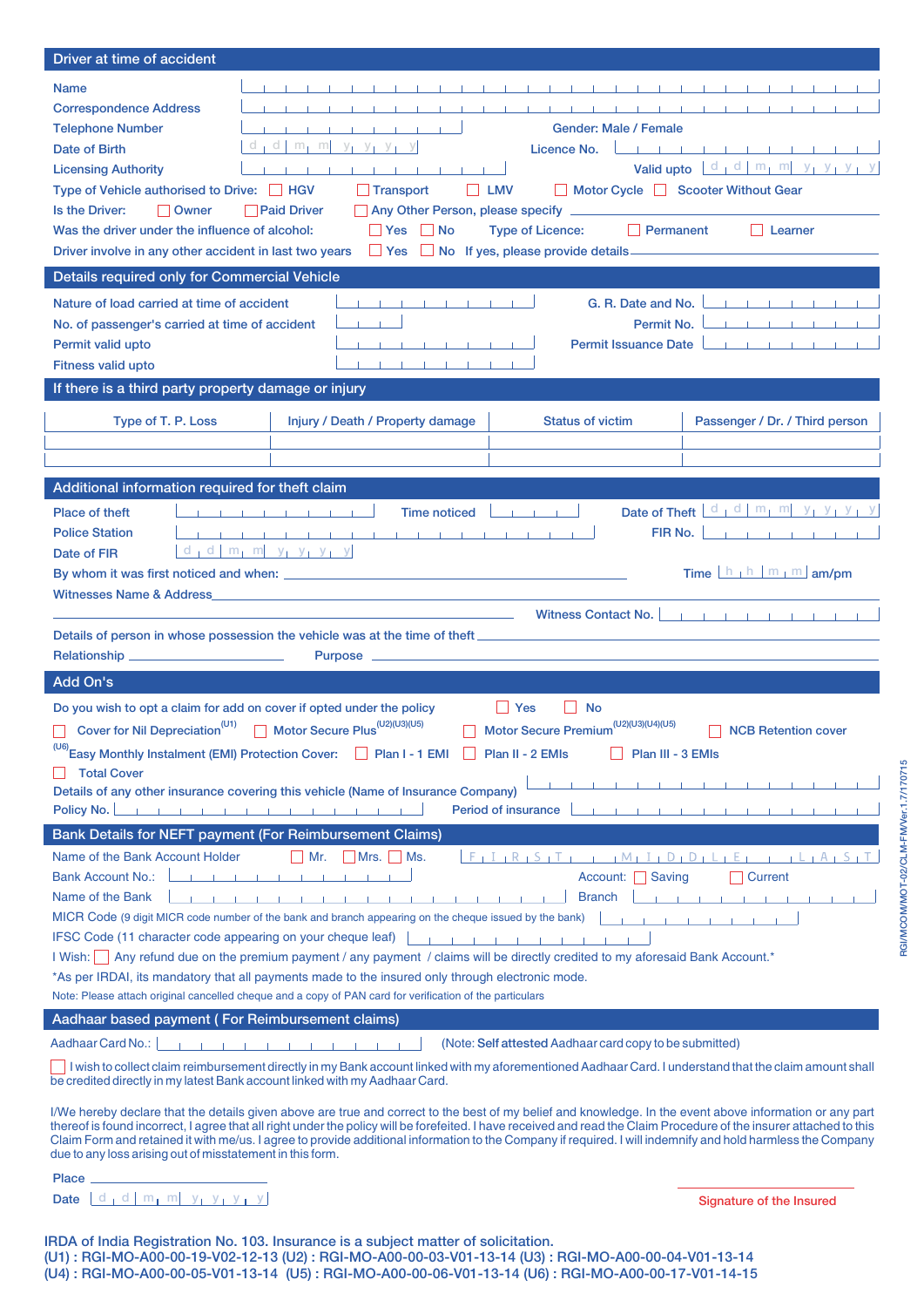## reliancegeneral.co.in 18003009

**RELIANCE** 

#### **General Insurance**

### Claim Procedure: Step-by-Step Guide for Claims

#### Registration of Claim

Claim has to be intimated with our Call Centre at 1800 3009 (toll free)

Intimate the claim to the insurance company immediately. Delay in intimation would tantamount to a violation of policy condition.

#### First Step

- $\blacktriangleright$ Please provide your mobile no. for sending SMS about your claim status from time to time.
- u If there has been any injury to any passengers or a head on collision resulting in major damages or vehicle not in a motorable condition due to accident please report the matter to Police and seek a spot survey immediately before shifting the vehicle from the accident spot.
- u Please rush the injured to the hospital.
- u You can seek the help of our Call Centre Executives in identifying a cashless network garage\* close to the location of loss.
- $\blacktriangleright$  Decide on the repairer and inform us immediately once the vehicle is left at the garage.
- Please try to produce the vehicle for inspection as early as possible as the policy does not pay for consequential/aggravated damages on account of delay.
- u Submit all documents listed on time for a speedier claim settlement.\*\*
- u Keep original documents ready for verification by our loss assessor.
- u Produce the vehicle for re-inspection after repairs if the loss is above Rs.20,000. Submit bills and cash receipt within 10 days from the date of repair.
- u To pay the difference bill amount over and above the liability of the insurance company before taking delivery of the vehicle from our cashless network garage, which can be on account of depreciation, salvage, excess, consumables etc.
- u We suggest you to opt for a NEFT (electronic fund transfer to your bank account directly) or Aadhaar based payment for a hassle free claim settlement, if you have not chosen to repair at our cashless network garage.
- $\blacktriangleright$  In case of a loss due to riots inform police immediately.
- $\blacktriangleright$  If loss is on account of fire, intimate fire brigade immediately and try to minimise loss.
- u In case of a theft claim, report the loss immediately to the insurance company and also the police. Informing insurers immediately helps us co-ordinate with the police for tracing of the vehicle through the investigator.
- u To co-operate with the investigator in a theft claim and provide necessary information sought by him.
- u If you would like to lodge a claim under the personal accident cover of the policy for death or permanent total disablement or loss of limbs or eyes\*\*\* do intimate the call centre executive of the same.

#### \*Conditions apply

\*\*Claim amount shall be subject to the policy terms and conditions and there shall be deduction for depreciation, excess, salvage etc. as laid down in the policy terms. Please go through the policy document

\*\*\*Please refer Section III of the policy document

#### Documents to be kept ready at the time of registration of a claim

- u Policy Copy
- u Registration Book
- u Driving License
- You may have to inform the insurer of the following at the time of intimation of a claim:
- $\blacktriangleright$  How the accident took place
- u The damages suffered by the vehicle
- u Location of the accident
- u Where the vehicle is available for inspection
- u Injuries to passengers/driver/third parties if any
- u Name and particulars of driver who was driving the vehicle at the time of accident

Trade Logo displayed above belongs to Anil Dhirubhai Ambani Ventures Private Limited and used by Reliance General Insurance Company Limited under License.

Vehicle repair satisfaction voucher (For Cashless Settlement)

| Claim No. _                                                                                                                                                                                      | Name of the garage |                           | garage my/our ________ Make & Model | vehicle |  |  |
|--------------------------------------------------------------------------------------------------------------------------------------------------------------------------------------------------|--------------------|---------------------------|-------------------------------------|---------|--|--|
| I/We hereby acknowledge having received from<br>bearing Registration Number_Registration No.<br>Which has been repaired to my/our satisfaction and I/we admit that the payment of $\bar{\tau}$ . |                    |                           |                                     |         |  |  |
| on account of such repair by Reliance General Insurance Company Limited to the above garage is in full discharge of my/our claim upon the said company under                                     |                    |                           |                                     |         |  |  |
| in respect of the damage caused to the above mentioned vehicle in an accident which occured on<br>Policy No. _                                                                                   |                    |                           |                                     |         |  |  |
|                                                                                                                                                                                                  |                    |                           |                                     |         |  |  |
| Place                                                                                                                                                                                            |                    | Signature of the Insured: |                                     |         |  |  |

---------------------------

Date  $\lfloor d+d+m_1+m_2\rfloor$  y y y y y y y y y y and the Name of Insured:

Signature of the Insured:

Reliance General Insurance Company Limited. Registered Office: 19, Reliance Centre, Walchand Hirachand Marg, Ballard Estate, Mumbai 400001. Corporate Office: 570, Rectifier House, Naigaum Cross Road, Next to Royal Industrial Estate, Wadala (W), Mumbai 400031. Corporate Identity Number U66603MH2000PLC128300.